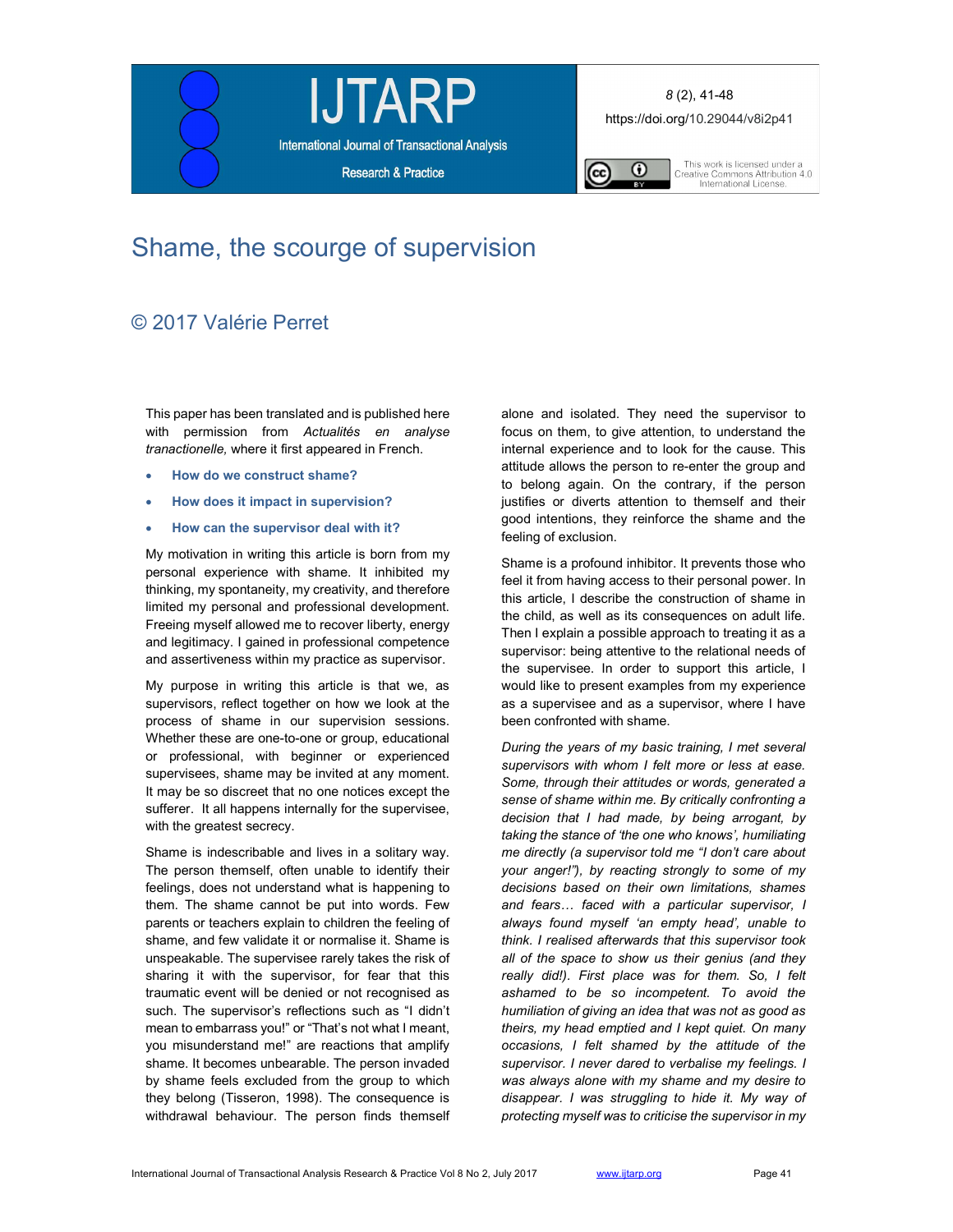head, to have an arrogant internal attitude in secret. This relieved me, but the evil was there and my pain was not mitigated.

Other supervisors did not humiliate me directly, but I did not dare to address the situations that I really needed to talk about. I always brought 'politically correct' subjects. The dangerous subjects, the situations where I really doubted what I had done, where my supervisor could have seen my mistakes and my faults, I did not approach because the fear of criticism and judgement was so strong. At that point, I was not aware that I was avoiding the feeling of shame. I protected myself by over-adapting, being arrogant, and avoiding the delicate subjects that could have plunged me again into shame. At no time, during those early years of training and supervision, did a supervisor talk to me about the feeling of shame.

Then I started a new training course. For the first time I saw a supervisor speak directly and frankly about shame to the supervisees. This supervisor took an hour to treat shame before entering into the contents of the supervision. We were in group supervision for three days. This supervisor had such a presence, such an understanding of the person and their experience, such sensitivity that I was deeply touched. The supervisor really saw the supervisee, beyond the social mask, and offered an unconditional welcome. The supervisor dealt with being before the subject of the supervision, before the task to be performed. This was extremely beneficial for the supervisee. Indeed, under the influence of shame, the supervision would have been useless. The supervisee would have learnt very little, with their thought processes being tainted by the effect. Subsequently, the supervisee was able to approach the supervisory subject freely, this experience allowed me to begin to recognise my own feeling of shame, and to recover my ability to think.

Then I met a supervisor with whom I felt deeply secure. With this supervisor, I began to think freely because I felt certain that her/his attitudes would not be a source of shame for me. I was very grateful to be with one with whom I could think in freedom, without vigilance. The supervisor trusted me and I felt it. At no time did I perceive fear, judgement or criticism in her attitudes. I never saw that supervisor adopt a defensive position, no matter what. The supervision felt devoid of dogma, which allowed me to develop my own thinking. The supervisor's calmness held me. I saw that she/he considered me more competent than I considered myself, which strengthened my confidence and my self esteem. He/she focused on my strengths and not on my weaknesses. I perceived the supervisor's joy in working and thinking with me. We thought we were

together. There was no thinking for me, no making me think, we thought together. This supervisory relationship has been and is still therapeutic for me. It allows me to learn and think with pleasure and spontaneity. I developed my intuition and creativity. This supervisor gave me a model of supervision that I could rely on to develop my own style.

(Supervision has a therapeutic effect, even if that is not its primary objective. The supervisor participates in the personal development of the supervised. It is complementary to therapy and allows for dealing with other areas of difficulty. Principally with injuries related to schooling and learning.)

According to an American study by Lecomte (2012) during the years of psychotherapy training more than 51.5% of psychotherapists report disabling and destructive supervision experiences for them and for their clients. When asked about their experiences in their entire professional career, this figure rises to 75%. More than 50% of supervisees in university clinical psychology contexts report having experienced harmful and disabling relationship experiences.

# Theoretical reminder: When and how does shame build up?

According to Erikson (1982) a child begins to feel shame from two years old, in the developmental period he calls early childhood (2-5 years). During this stage of life, the child struggles to gain autonomy. If the family environment is not sufficiently allowing, the child feels shame and doubts themself. In order to solve this developmental crisis, a balance must be struck between those two forces which oppose each other; on the one hand autonomy, on the other shame and self-doubt. The child struggles to define themself, to enforce their borders, to differentiate themself in order to acquire their first skills. It is a time when the child is vulnerable to boundary confusion, flooding and a sense of failure. According to the reaction of the parental figures, the child develops either autonomy or shame/self doubt, or more likely a state that lies somewhere in between. The result of a satisfactory balance between these two opposing forces allows the child to develop willingness and sense of self-definition. An unsatisfactory balance marks the beginning of obsessions and compulsions in children. In families structured in shame one usually finds the following mistaken belief "To be close and to understand the other, one must be identical."

Shame, rooted very early in childhood, even before language, logical thinking or concepts means that it is normal that one has difficulty in finding the words to describe it. (Erskine (1995) indicates that shame may already be appearing at the age of 9 months) It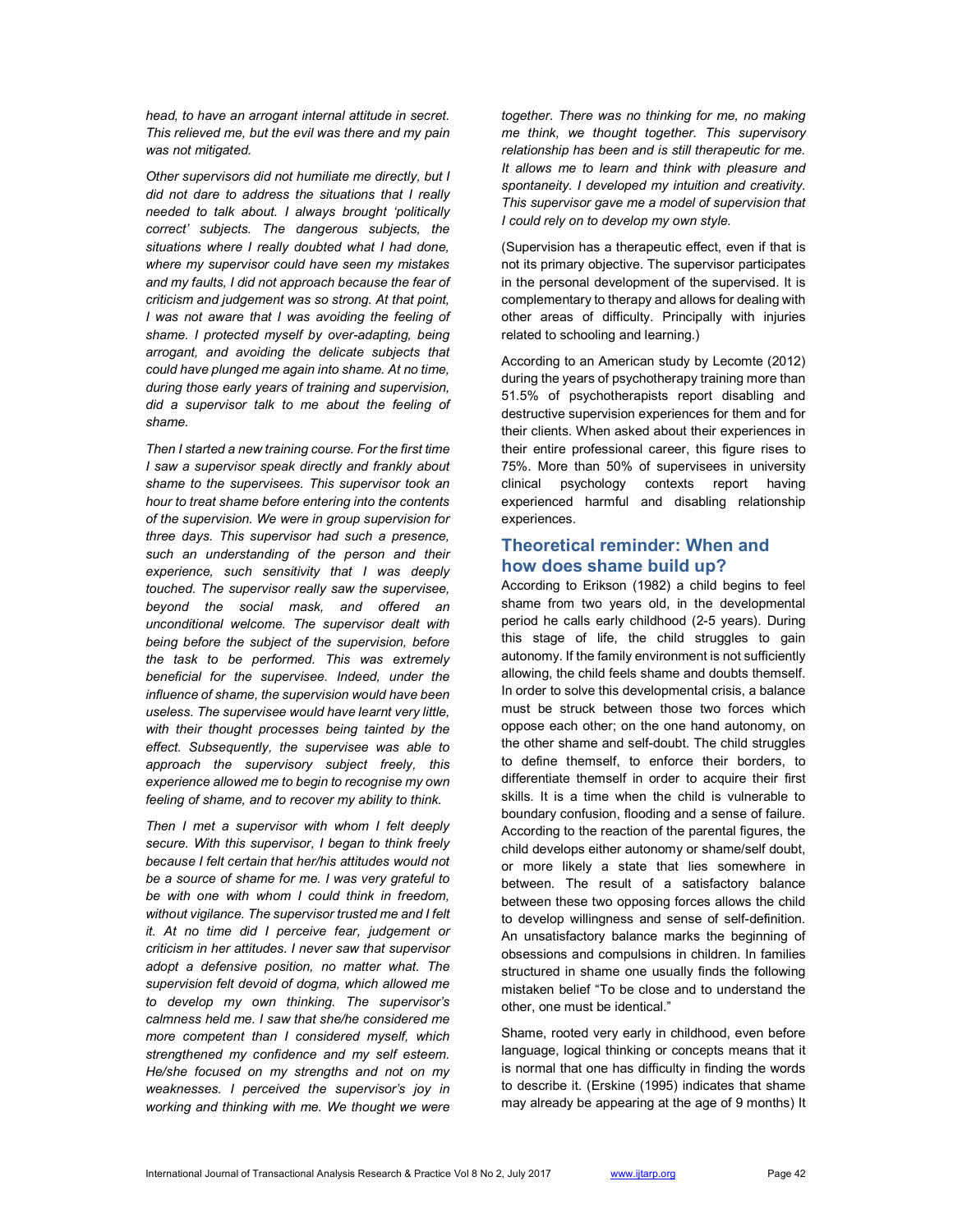is a visceral effect, felt in the flesh. If no one helps the child to decode it, the child will not do this alone. This explains the inability of many adults to identify shame. That was the case in the example I described earlier.

If the child is particularly vulnerable to shame at this developmental stage, they will remain so throughout life, because shame touches the physical and psychic integrity. It concerns the being, the existence, the profound self, the dignity (contrary to guilt which concerns the act, the behaviour, and which takes root later, in the period that Erikson called the 'initiative period', where under the guilt is the fear of punishment.)

At any stage of life, a person can be overwhelmed and broken by traumatic circumstances. The loss of control and the feeling that "something is wrong with me" are internalised and the person literally becomes ashamed of themself (e.g. being abused or beaten, victims of war, poverty or unemployment). Behind the shame there is a profound need for belonging. "If I don't belong any more what am I going to become?". This question concerns the survival of the individual.

When a person is criticised or humiliated as an adult, their pain is increased by the presence of unsolved archaic shame. They remain vulnerable to profound regression, albeit temporary, whenever they relive the trauma provoked by the shame. The shamed person does not only live a sense of personal failure in the present, they also experience all the judgements and episodes of shame suffered in childhood. In my example, the weight of past shamings prevented me from responding in an appropriate way. I could not at any time challenge the supervisors, or express my anger or disappointment. I plunged silently into the pain experienced in the past.

Shame is not only generated by humiliation. A child who is abused, belittled, repetitively ignored, also feels shame. A child who is not regarded with interest, lacks visual contact, or who only matters to satisfy the narcissistic desires of the parents (child object) also feels shame and infers that they are not someone who is good, lovable, or good enough.

This process of adaptation has a psychological function; to provide the child with predictability and stability in their environment.

Once the shame has been fixed, it represents an intrapsychic conflict within the person: as Erskine (1995) says it is being oneself and risking the loss of the bond, or complying with the definition of the other person in order to ensure the link. Over time, failing to feel anger at parental figures, the criticisms, devaluations and humiliations are amplified and turned against oneself. They are transformed into

#### Construction of Archaic Shame

Child abused, humiliated, downcast, ignored

Loss of contact Anger Fear Sadness

Despair, loneliness, helplessness

Visceral reactions

Protection against this suffering:

Construction of the shame associated with the belief

"There's something wrong with me."

#### Shame

Belief: there is something wrong with my self confidence/self esteem  $\rightarrow \rightarrow \rightarrow$ 

Hope that the other will finally love me and repair the rupture to the relationship

"If I conform to your definition of me, will you finally love me?"

### Virtuous Arrogance

Protection against shame/pseudo-triumph over humiliation

Self confidence self esteem are raised  $\checkmark \checkmark$ (illusion)

Denial of relational needs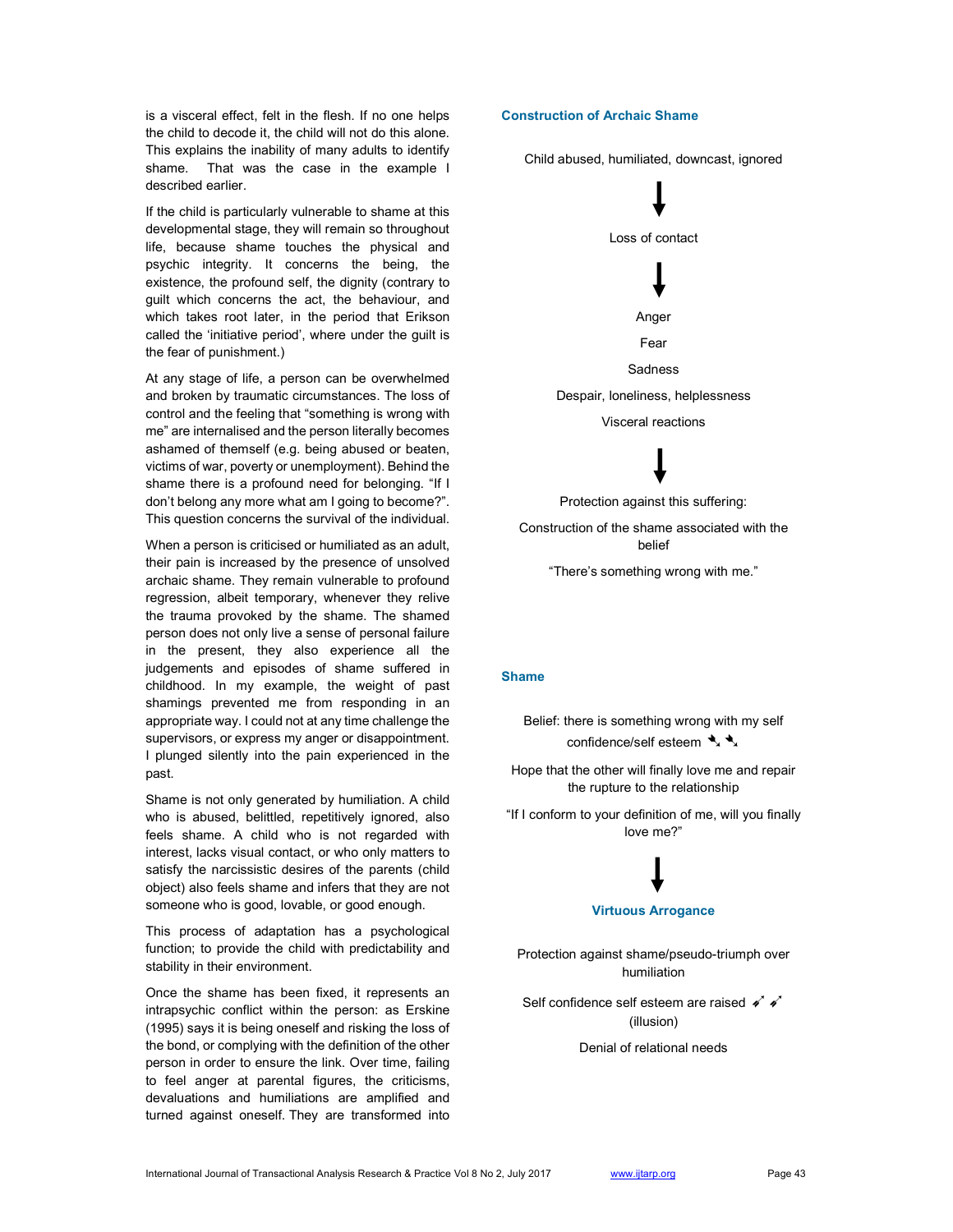self-criticism and evaluation. The function of the introjection is to reduce the external conflict between child and the person on whom the child depends for the satisfaction of needs. The other is good, I am bad. This is how the split is constructed. The function of this defensive cycle of shame is to maintain an illusion of attachment to and trust of the person with whom the child once wished to obtain an imprinted relationship form of contact.

To relieve themself of the introjection, a person can begin criticising others in the same way that their parental figures did with them. The function of such a transaction is to temporarily silence the internal criticism and to stabilise oneself. A person who is very critical towards others is dealing with a much worse treatment inside of them self!

#### Virtuous arrogance: a double defence

The fantasy of superiority constitutes a defence against the humiliating memories and pushes outwards the feeling of shame. Behind virtuous arrogance, there is a denial of relational needs (Erskine, 1995). How it is built is shown on te previous page.

# For what reasons can shame be reactivated in supervision?

Each of us has within ourself, engraved in our cells, emotional memories of shame. Even though they are unconscious, they are ready to re-emerge on any occasion. Whether the events happened at the age of two years, five years, 10 years or 18 years, our body carries the imprint and this can be awakened in the adults that we are now. Learning situations, including supervision, are places that are conducive to the awakening of shame. This is due to the fact that many emotional memories of humiliations have taken root at school, and/or at home in learning situations. Sometimes the people experienced as aggressors were the teachers, sometimes the other students, sometimes the parents. I described the different ways in which the shame was reactivated in me during supervisions. I think the supervisors were unaware of what they were inducing. If they were aware, they made the choice not to talk about it.

Who among us does not remember feeling humiliated at school?

In group supervision, the risk of re-living the shame is increased because we find the configuration of the 'class group'. Even if we manage at a cognitive level to minimise or forget our wounds, ourselves, our bodies, will remember. The adult person in the learning situation acts unconsciously to avoid stimulating the shame felt in the past. We restrict our spontaneity, avoid risky behaviour and use strategies that we expect to protect us.

#### How to treat shame as a supervisor?

The treatment of shame is deeply relational. In shame, there is the fear of rejection and abandonment. This is why the posture of the supervisor is the best remedy for feeling shamed. Being aware of the relational needs of the supervisee, making them emerge in the relationship and giving importance to their meaning is a good antidote to shame. (Here I am talking about the current relational needs of the supervisee and not the unsatisfied archaic needs.) This attitude allows the healthy development of the person.

Here are the eight main relational needs (Erskine, Moursund & Trautmann, 1999):

- need for security
- the need for validation and meaning in the relationship
- need for acceptance by a stable, reliable, protective person
- the need to define oneself
- the need for mutuality, shared experiences, confirmation of personal experience
- the need to have an impact on the other
- the need for the other to take the initiative
- the need to express love

#### **Security**

The supervisee needs to feel security in order to dare to talk about shame; physical and emotional security in which vulnerability is honoured and preserved; a space free of judgement, free from ridicule. To address a delicate subject, the supervisee must perceive an unconditional positive attitude on the part of the supervisor. "I can be who I am, I can be as I am in the relationship." "I am with you and you are not going to hurt me, you are going to enrich me."

Often the supervisee does not have this internal sense of security. They think we are going to judge them, criticise them, let them down. It needs constant respect on our part. When the need for security is satisfied, the supervisee relaxes and another need manifests.

#### **Validation**

Shame is not only generated by words but by the overall attitude. The supervisor must be involved and engaged in an authentic relational contact. They need to be attentive to harmonising with the rhythm of the supervisee, which is often different to their own; to the affect of the supervisee as well as to their way of thinking. The supervisor's respectful questioning and presence allows the supervisee to respond to the need for security as well as the need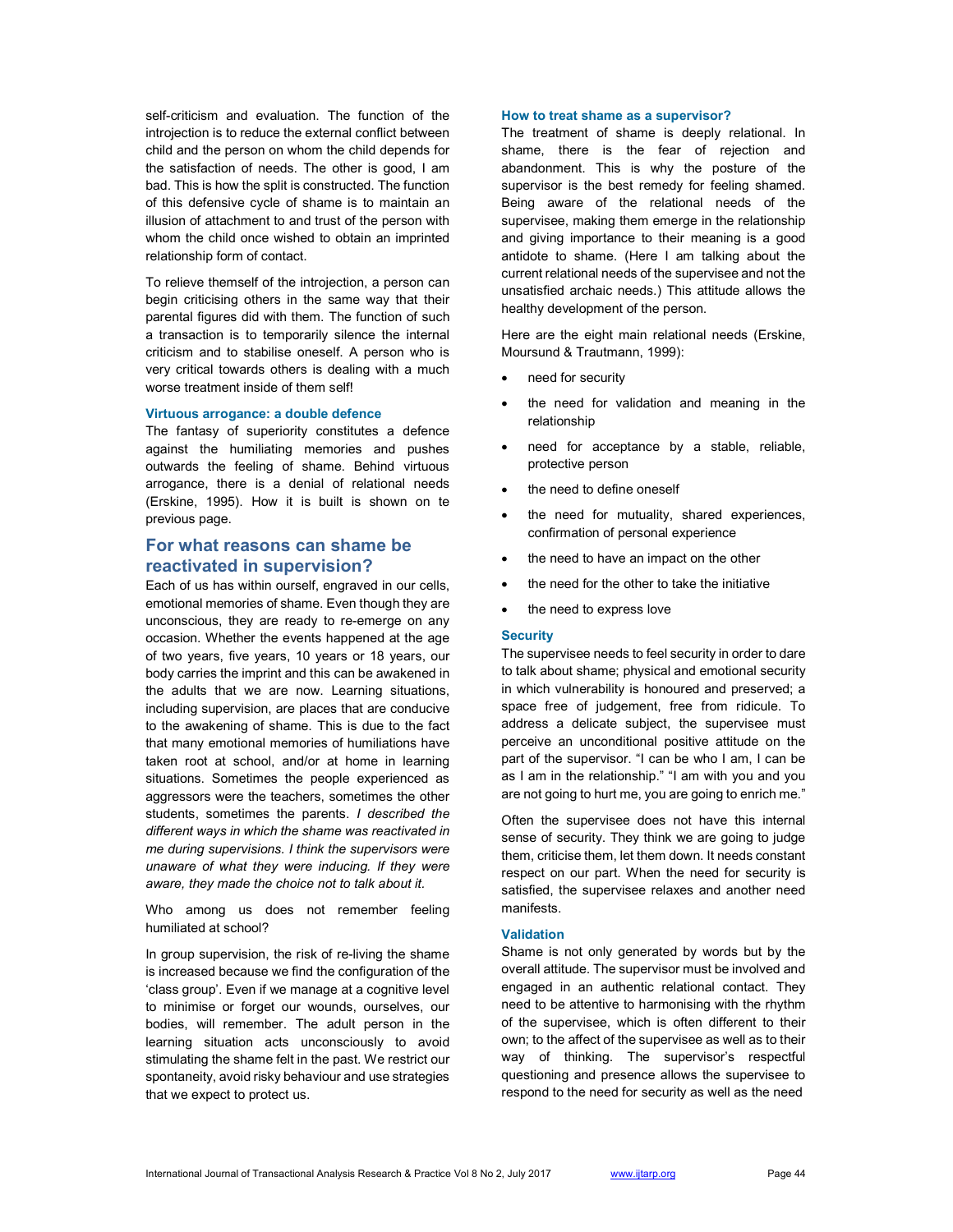for validation. This need is that the other person validates and accepts us in all our attitudes, even those that seem inappropriate. All defensive reactions have meaning and usefulness; they allow the maintenance of integrity. Shame needs to be validated, such that it is recognised as a survival response used to protect us from the deep emotions associated with the loss of the bond. It has its origin in the past of the supervisee, and it is usual that it is awakened in a learning situation.

## Acceptance by a stable, reliable, protective person

The process of supervision is as important as its content. The intersubjective experience has as much influence on the growth of the supervisee as the words exchanged. Learning is not only at a cognitive level, but also at the emotional, body, relational and behavioural levels. To access these different levels, the supervisee needs to feel they are in a secure intersubjective link (Stern, 1989). The supervisee needs to be able to rely on a stable, reliable and protective person. The presence of a supporting and containing supervisor allows the supervisee to access their vulnerability, to feel the different 'tastes of oneself' without fear. They feel accepted and protected and can look at themself with honesty. They could then allow themself to feel shame, clinging to the benevolent gaze of the supervisor as a child clings to its mother's eyes when experiencing painful emotions. This secure bond allows the supervisee to integrate the emotional experience. If the supervisor does not have the capacity to offer this protective presence, for whatever reason, the supervisee perceives this through intuition and feels discomfort and insecurity that disrupts the growth and learning.

#### The other to take the initiative

The supervisee needs the supervisor to take the initiative to address the subject of shame when it is perceived. The supervisee will not do this alone. Remember, shame is lonely and silent. Knowing that supervision awakens emotional memories from school, the supervisor may ask the following questions: "How is this supervision similar or different from your school experience? At school, how did you feel when the teacher was asking you a question? Here, how do you experience my questions? What are the attitudes on my part that help you to think, and which ones disturb you? Was there a moment when I said something that was unpleasant for you? During this session, did I say or do anything that has generated shame, guilt or discomfort for you? Have you felt incompetent at any given time? Did you experience what I have said as critical?"

Through verbalising, this relational questioning allows the supervisor to raise awareness of the

supervisee to the shame experienced in the school environment, as well as that which has been reactivated in the supervision. The supervisor gives permission to speak in order not to experience it in a silent and solitary manner. It is important that it also helps the supervisee to see how they organise themself unconsciously to replay and relive those moments of shame, and thus to confirm the belief that there is something wrong with them. The open and respectful dialogue allows the supervisee to broaden their consciousness and to free themself from the shame.

In order to work effectively with shame, the supervisor needs to be aware of their own archaic disgraces and to have treated them in such a way as to be sufficiently liberated. The supervisor thus develops a particular sensitivity to this affect, knowing it internally. The supervisor is able, through intuition, to guess at the shame 'under the mask'. The supervisor is able to name it, question the supervisee with delicacy about this painful internal experience. He/she is also able to validate the feeling, standardise and explain it, in order to alleviate the grip of the shame, de-clutter the supervisee and free up space for thinking. A supervisor who is not aware of their own shame reacts in an involuntary way, through behaviours that generate shame in the supervisee. This risks activation of a countertransference in the relationship, demanding a too high level of perfection, or criticising or being arrogant. It involves being closed to the reproaches and anger that the supervisee could otherwise express. A supervisor who positions themself as the one who knows, who evaluates what is just or what is wrong, deprives the supervisee of access to their own thinking and the development of it. All of these attitudes occur in a very subtle way, without the supervisor being truly conscious of them. Developing emotional awareness helps protect the supervisor by promoting interactivity and intersubjectivity.

#### Definition of self/having an impact on the other

During the professional growth process, the supervisee goes through the various developmental stages described by Erikson. When the 'early childhood' stage mentioned earlier in this article is reached, the supervisee feels the need to define themself and differentiate themself. In order to allow the supervisee to gain access to autonomy, and to avoid a reinforcement of archaic shame, it is important that the supervisor validates and supports the supervisee in this process. The supervisee needs to be encouraged to express ideas, preferences, values, without humiliation or rejection, and have them validated by the supervisor even if they are different to the supervisor's own. The supervisor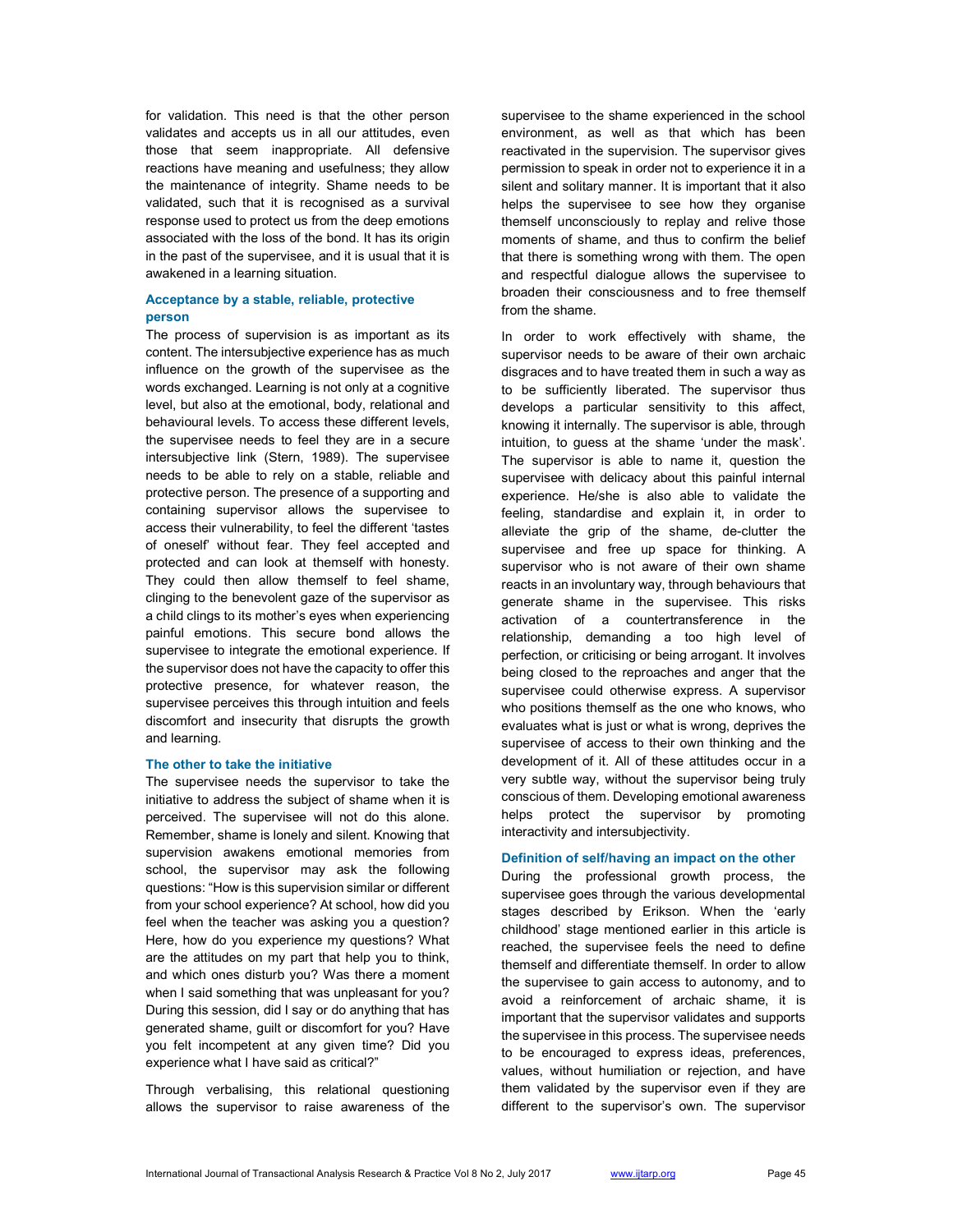needs to encourage the supervisee to speak of disagreements or discontents, and to welcome these with respect and calmness. The supervisee who expresses anger to the supervisor needs that supervisor to recognise their own errors, to measure the impact of their behaviour and the consequences. Through this, the supervisor demonstrates that the comments are being taken seriously and that the supervisor is allowing the supervisee to have impact. Hence, they can be repaired. The need to have an impact on the other is an important relational need. Not meeting this need can be a source of shame in the supervisee.

#### Mutual Benefit

The supervisory group is a great place to deal with problems related to shame. The mere fact of being a member of the group and expressing shame freely represents a violation of the basic rule of families and shame-oriented groups. The supervisee observes how the supervisor recognises each participant as a person, which is in contradiction with the family in which the supervisee grew up, and/or with the school environment. Regardless of the content being addressed, being listened to by peers is a restorative experience. The group is useful to realise the experience of shame because it is inevitably awakened there. If the supervisor is attentive and works on this affect in the group, it is a great place to free yourself and restore self-esteem. Sharing shame with peers and discovering that they also have similar experiences meets the need for mutuality.

This sharing of experience has the value of confirming personal experience. The supervisor aligns with the need for mutuality by giving the supervisee their own experience in an appropriate, attentive and coherent manager, that is centred on the supervisee.

In order for our action to be therapeutic, it is important to address shame in all its facets. Not to focus the supervision solely on the cognitive dimension, but to investigate the relational, emotional, body, behavioural domains as well as the domain of fantasy. Shame has permeated every domain. It touches the whole human being. If we do not allow the supervisee to realise their shame in all its dimensions, we deprive them of an important part of their humanity. The 'self-relational' model makes explicit the different domains that make up the human being (Erskine, Moursund & Trautmann, 1999; Perret, 2016). By developing their contact capacity in each of the domains, the supervisee diminishes their sense of shame, recovers their integrity, and thus gains personal power and liberty.

### To Express Love

During the supervisory program, the supervisee may need to express love to the supervisor. I mean by this to express gratitude, recognition or affection. This need is natural and important in building oneself. When the expression of love is in a stalemate, the expression of one's self in relationship is damaged, thwarted. It is important to be aware of this relational need and to welcome it as representing the quality of the relationship. The non-acceptance of this need, of this gift, can be experienced by the supervisee as an injury, a rejection, and can generate shame.

#### Beware of juxtaposition

By being attentive to the relational needs in the learning process, being respectful of the person and their rhythm, the supervisor can provoke in the supervisee the emergence of painful emotional memories. This contrast can be indigestible to the supervisee, especially if their relational needs have not been taken into account in the past. Indigestible in the same way as would steak and chips be for a child suffering from malnutrition for a long time. The child would be physically unable to digests it. If this is the case, the supervisee will 'spit out' the food to avoid being sick. Precisely because it is too good, it cannot be integrated. Therefore, it is important not to give too rich relational food too quickly. It is necessary to give it using a 'dropper', gradually, so that the person manages to digest it. And above all, to practice the questioning of relationships regularly by means of questions such as "How was my attitude different from that teacher you told me about? or "What emotions do you feel when I address you in this way?" The supervisee then has the possibility to put into words this contact that is being experienced inwardly, as well as the emotions that ensue, and to gain in consciousness.

(Juxtaposition occurs when the client experiences a contrast between what is brought into the relationship (therapeutic or supervisory) and what was needed and not received in the past. (Erskine, Moursund & Trautmann, 1999).

To complete this article, here is an experience that I have had with a group of six professionals that I supervise regularly. The supervisions take place over the course of a day. During the session, I invited them to work in two sub-groups of three. One participant brought a subject, the other two questioned them in order to allow them to move forward in their reflection. I left them 20 minutes for this exercise. On their return to the big group, I discovered two emotionally collapsed participants (to whom I will give fictitious names to ensure anonymity). Both were filled with shame. The safety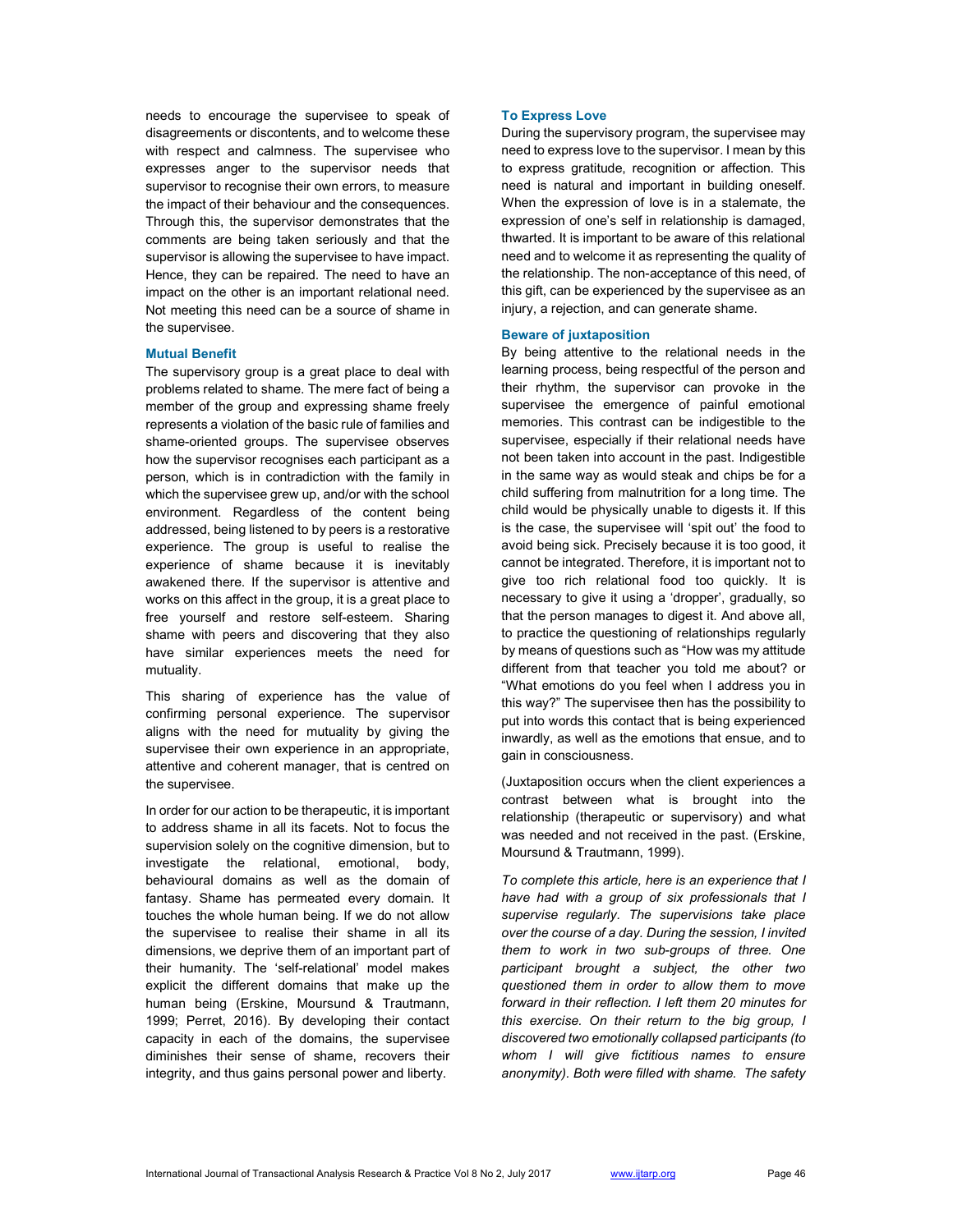in the group allowed them to express it rather than to swallow it silently. One of them, Micheline, explained to us that Nathalie's insistent questions had caused her to feel shame, the sensation of being null, of not being up to par in her client work. These words were unbearable for Nathalie, increasing her own sense of shame. Shame to have provoked the shame of Micheline through her questioning. Shame to the point of not being able to sense the support of the members of the group. "I feel so bad." she said. She stood up to leave the room. I stopped her and refused to let her go out alone, putting myself physically in front of her. Going out alone would have only increased the shame. She cried, refusing to stay. She asked to go out with someone. I agreed, she chose a participant to accompany her. I let them leave the room.

Micheline had stayed in the group and offered to share her experience with us. Sharing shame reduces its impact. I took the time I needed to support Micheline, and then I offered them a coffee break. I went out to see Natalie. Sharing with a colleague had allowed her to calm down. I invited them to re-join the group and she agreed with difficulty. In the large group we talked about their respective experiences. I searched with them for the cause of what had happened. They had already worked together as a sub- group and that had never happened before, so why especially today? We discovered that the subject of Micheline's supervision was about working with a client who was herself filled with strong archaic shame. This shame was out of the consciousness of the client and had never been addressed in the sessions. The client's shame had then burst into the sub- group in the transference of Micheline and Natalie. This awakened their own archaic shame and the cumulative effect was explosive. Updating these elements made it possible to make sense of the event, and both were helped, contained by a benevolent and secure group. Micheline was left with an essential element to continue in her work with the client.

# **Conclusion**

Shame can be compared to mould. If we leave it in a dark place, it grows and proliferates, mould grows in the dark. If on the contrary one is attentive and it is exposed to light, it dries up and stops growing.

Shame has many forms and many faces, always in order to go unnoticed. Unfortunately, most of the time it does. By hiding and remaining secret, it cannot be liberated and resolved.

The protection of the supervisee is part of the ethical code of our profession. For this reason, it is the responsibility of the supervisor to know this feeling well, and to treat it in a proper manner, in therapy or in supervision.

It is the responsibility of supervisors to know how shame is active within them, it place in their history, how it has impacted on the their own development, and what protections they have put in place to deal with it.

It is the responsibility of supervisors to be aware of their own pent up emotions behind their shame, so as not to project them onto supervisees.

It is the responsibility of the supervisor to create the conditions so that the shame of the supervisee can emerge and be named. Sometimes the supervisor may have to 'dig up' the shame buried inside the supervisee.

It is the responsibility of the supervisor to know how to treat it in order to help the supervisee to free themself from the shame.

In the supervisor's engagement with themself, the profession, and through the connection with the supervisee, the supervisor responds to the fundamental principles of ethics:

- develop your personal competencies (know how to be)
- develop your skills (know how to do)
- develop your social skills (know how to relate)

I thank you for the interest you have brought to my reflections. I hope that, through these, I have succeeded in transmitting to you the complexity and depth of shame. I hope also to have stimulated in you a desire to deepen your awareness, for yourself as well as in your practice.

Valérie Perret is a Provisonal Teaching & Supervising Transactional Analyst (Counselling) and can be contacted on **pv@bizzini.ch** 

# **References**

Erikson E (1982) Enfance et société (Childhood and Society) Broché, août

Erskine R.G. (1995) La honte et l'attitude sans reproche : perspectives transactionnelles et interventions cliniques,(Shame and self-righteousness: transactional perspective and clinical interventions) in Actualités en Analyse Transactionnelle 76. Originally published in Transactional Analysis Journal 24:2 86-102

Erskine R.G., Moursund J.P. &Trautmann R.L., (1999) Beyond empathy New York: Taylor & Francis

Lecomte C., (2012) La supervision clinique favorise le développement de la compétence et de l'efficacité thérapeutique (Clinical supervision promotes the development of competence and therapeutic effectiveness) Psychologie 29: 3 28-32